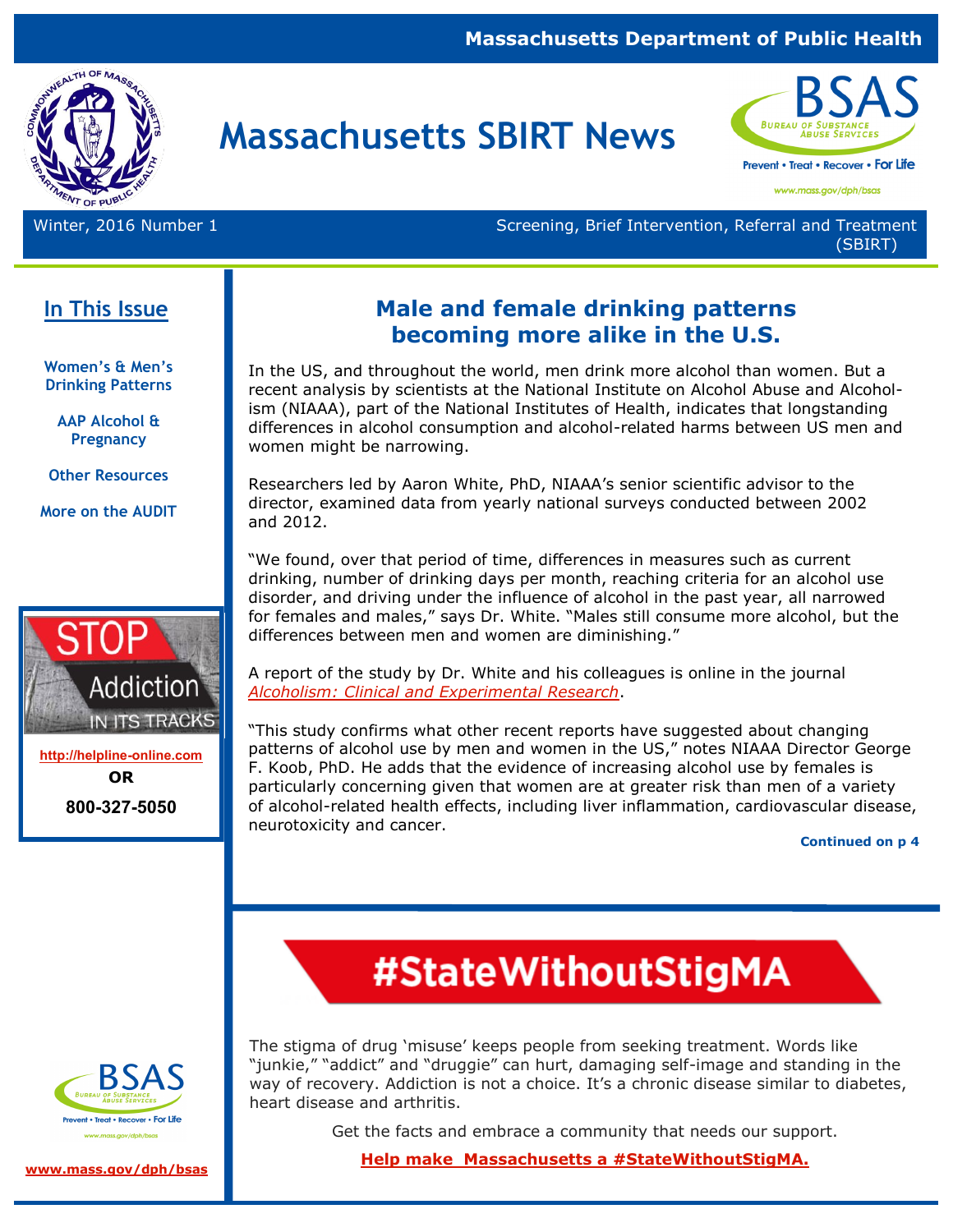

Rack Cards and other free materials on alcohol & drug use for consumers and professionals available from [Massachusetts Health](http://massclearinghouse.ehs.state.ma.us/)  [Promotion Clearinghouse](http://massclearinghouse.ehs.state.ma.us/)

> **See Massachusetts Department of Public Health [Health Advisory:](http://www.mass.gov/eohhs/docs/dph/substance-abuse/360dp-fasd-11032014.pdf)**

**'No alcohol during pregnancy is the safest choice'** 





Source: Vaughan W. Rees and Christopher D. Knapp, Harvard T.H. Chan School of Public Health Credit: Katie Park/NPR

From [Kaiser Health News](http://khn.org/) - Click [here](ontent=24429138&_hsenc=p2ANqtz--RcUZZrtrh5fMHFUR-Wt6nLOeY9tOKZNdXN5Koow22LQWAWv_IUH4l2fJXRk2bDgS5WF60IMX0uZ70mbM87oPWPE7g8nkbqqitmgpidHkqrEipMJ8&_hsmi=24429138) for full story

### **AAP Says No Amount of Alcohol Considered Safe During Pregnancy**

A new clinical report from the American Academy of Pediatrics (AAP) identifies prenatal exposure to alcohol as the leading preventable cause of birth defects and intellectual and neurodevelopmental disabilities in children.

The report, [Fetal Alcohol Spectrum Disorders,](http://pediatrics.aappublications.org/cgi/doi/10.1542/peds.2015-3113) in the November 2015 issue of *Pediatrics* stresses that no amount of alcohol should be considered safe to drink during any trimester of pregnancy.

'Fetal alcohol spectrum disorders (FASDs)' is an all-encompassing term for the range of effects that can occur in someone whose mother drank alcohol during pregnancy. Neurocognitive and behavioral problems from prenatal alcohol exposure are lifelong, but early recognition, diagnosis and therapy for any FASD condition can improve a child's health.

Unfortunately, a lack of uniformly accepted diagnostic criteria for fetal alcohol-related disorders has critically limited efforts that could lessen the impact of FASDs, says Janet F. Williams, MD, FAAP, one of the report's lead authors.

"Even though fetal alcohol spectrum disorders are the most commonly identifiable causes of developmental delays and intellectual disabilities, they remain significantly under-recognized," said Dr. Williams.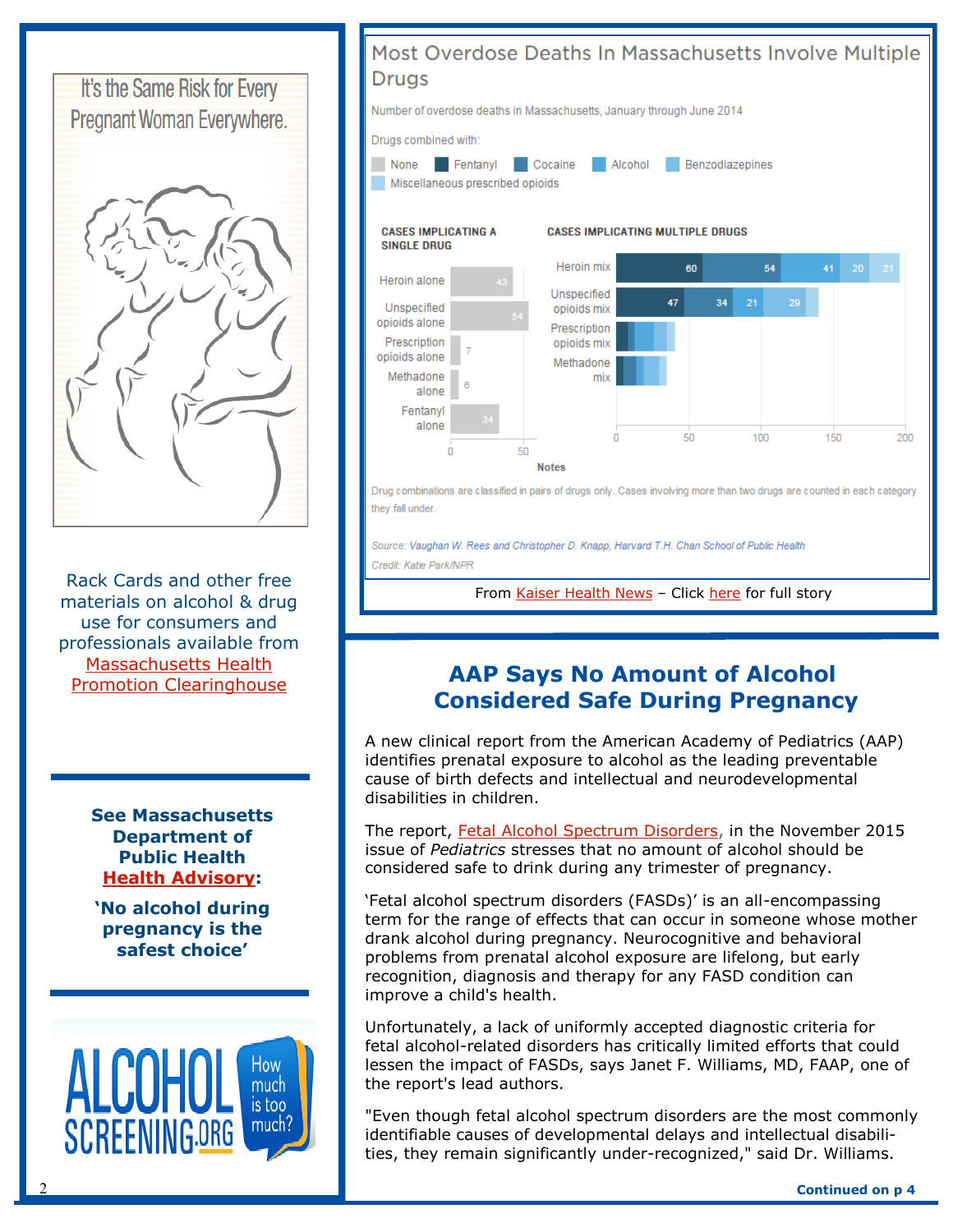

#### **More on the AUDIT — and errata**

Our last edition included what we thought was the update on the AUDIT questions for US use. **Not so!** 

We have been re-directed to the CDC's **Planning and Implementing Screening and Brief Intervention** *for Risky Alcohol Use: [A Step-by-Step Guide for Primary Care Practices.](http://www.cdc.gov/ncbddd/fasd/documents/alcoholsbiimplementationguide.pdf) A*uthors put the updates and corrections in one place, with revisions that can be immediately used.

Appendices **G** and **H** of this excellent document provide the **new AUDIT 1-3 (US) and AUDIT (US),** adjusted in the best, most complete ways for use in the American market.

AUDIT (US) is sensitive to a broad spectrum of drinking problems, from early excessive use to severe dependence. It has been extensively validated and performs well with a variety of cultural and ethnic groups. It is available in Spanish and many other languages. It provides information about the three major domains used in screening for alcohol problems—alcohol consumption, alcohol-related harm, and dependence symptoms, all of which are valuable in conducting an intervention.



**MASSACHUSETTS SUBSTANCE ABUSE INFORMATION** AND EDUCATION HELPLINE

800-327-5050 · HELPLINE-ONLINE.COM



#### **To learn more contact:**

Carol Girard Coordinator, SBIRT Programs Bureau of Substance Abuse Services MA Department of Public Health

[Carol.D.Girard@state.ma.us](mailto:Carol.D.Girard@state.ma.us)